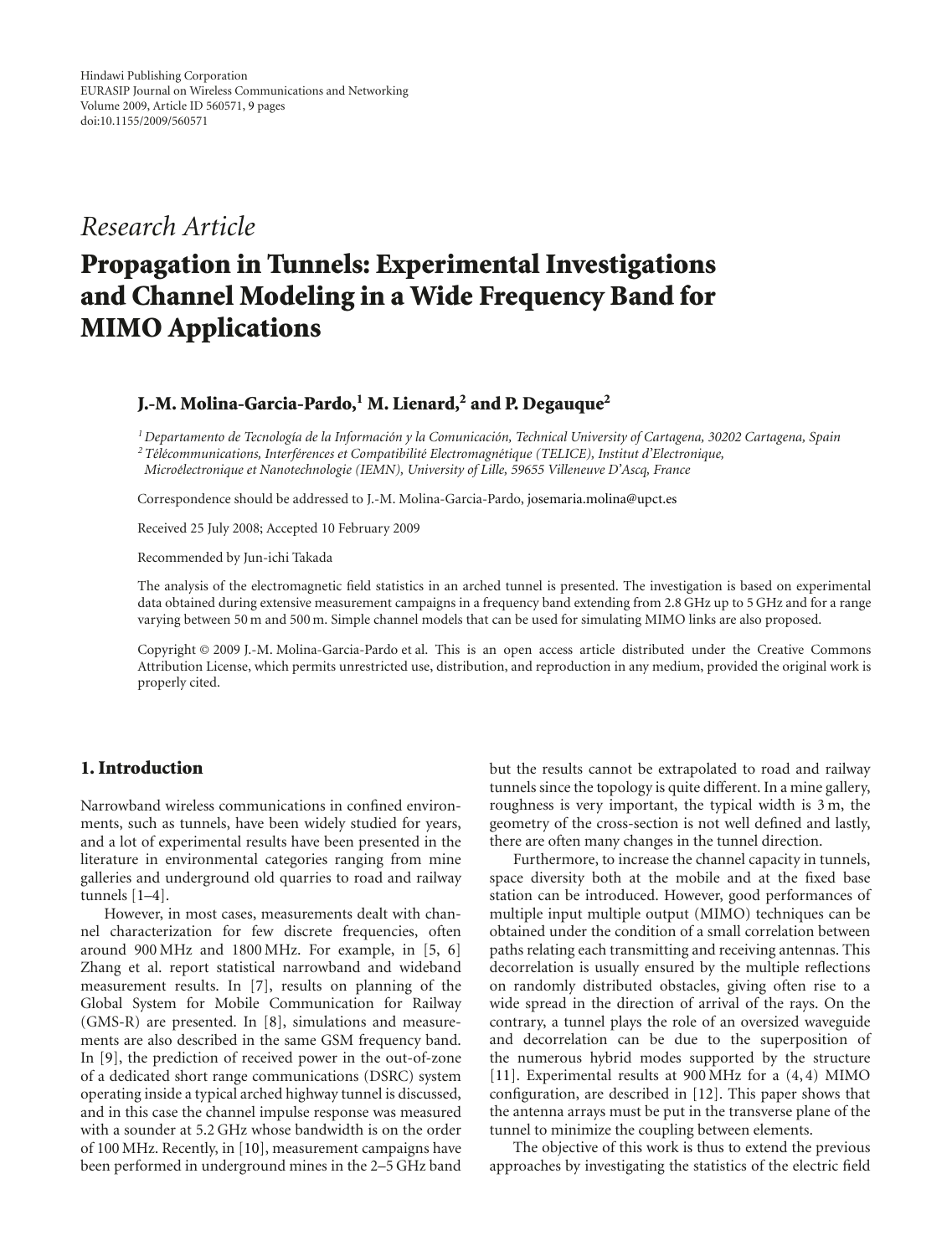

Figure 1: Cross-section of the tunnel.

distribution in the 2.8–5 GHz frequency range in a tunnel environment for MIMO applications. Empirical formulas based on the experimental results are also proposed.

We proceed in two steps: (1) determination of the mean path loss and of the statistical distribution of the average field which can be received by the various antennas of an MIMO system. This first approach can thus be used to determine the average power related to the **H** matrix of an MIMO link, (2) field distribution and correlation in a transverse plane.

The paper is distributed as follows. Section 2 explains the experiments in detail and more specifically the environment and methodology of the measurements that has been followed. Section 3 investigates path loss and axial correlation while, in Section 4, field statistics in the transverse plane are analyzed. Section 5 deals with the transverse spatial correlation and Section 6 presents the principle of modeling the MIMO channel and gives an example of application. Finally, Section 7 summarizes the contributions of the present work and gives conclusions.

## **2. Environment, Measurement Equipment, and Methodology**

*2.1. Description of the Environment.* The measurement campaign was performed in a 2-way tunnel, situated in the French Massif Central mountains. This straight tunnel, 3.4 km long, has a semicircular shape, as shown in Figure 1. The diameter of the cylindrical part is 8.6 m and the maximum height of the tunnel is 6.1 m. The tunnel was empty with no pipes, cables, or lights. However, every 100 m there are small safety zones, 1 m wide and few meters long, where an extinguisher is hung. It is difficult to estimate the roughness accurately but it is on the order of a centimetre. The tunnel was closed to traffic during the experiments, to make measurements in stationary conditions.

*2.2. Measurement Equipment.* Since we want to explore the channel response in a very wide frequency band (2.8–5 GHz), we have chosen to make measurements in the frequency domain rather than in the time domain, so as to get better accurate results. The complex channel transfer function between the transmitting (Tx) and receiving (Rx) antennas



Figure 2: Principle of the channel sounder setup.

has thus been obtained by measuring the *S*<sub>21</sub> parameter with a vector network analyzer (VNA Agilent E5071B). The Rx antenna is directly connected to one port of the VNA using a low attenuation coaxial cable, 4 m long, a 30 dB low-noise amplifier being inserted or not, depending on the received power. Using a coaxial cable to connect the Tx antenna to the other port of the VNA would lead to prohibitive attenuation, the maximum distance between Tx and Rx being 500 m. The signal of the Tx port of the VNA is thus converted to an optical signal which is sent through fibre optics, converted back to radio frequency and amplified. The signal feeding the vertical biconical transmitting (Tx) antenna has a power of 1 W. The phase stability of the fibre optics link has been checked and the calibration of the VNA takes amplifiers, cables, and optic coupler into account. The block diagram of the channel sounder is depicted in Figure 2.

The wideband biconical antennas (Electrometrics EM-6116) used in this experiment have nearly a flat gain, between 2 and 10 GHz. Indeed, the frequency response of the two antennas has been measured in an anechoic chamber, and the variation of the antenna gain was found to be less than 2 dB in our frequency range. Nevertheless, we have subtracted the antenna effect in the measurements, as it will be explained in Section 3.

It must also be emphasized that, in general, the radiation pattern of wideband antennas is also frequency dependent. This is not a critical point in our case since, in a tunnel, only waves impinging the tunnel walls with a grazing angle of incidence contribute to the total received power significantly. This means that, whatever the frequency, the angular spread of the received rays remains much smaller than the 3 dB beam width of the main antenna lobe in the E plane, equal to about 80◦, the antenna being nearly omnidirectional in the H plane.

Since the channel transfer function may also strongly depend on the position of the antennas in the transverse plane of the tunnel, both Tx and Rx antennas were mounted on rails. The position mechanical systems are remote controlled, optic fibres connecting the step by step motors to the control unit.

*2.3. Methodology.* The channel frequency response has been measured for 1601 frequency points, equally spaced between 2.8 and 5 GHz, leading to a frequency step of 1.37 MHz.

The rails supporting the Tx and Rx antennas were put at a height of 1 m and centred on the same lane of this 2-lane tunnel. For each successive axial distance *d*, both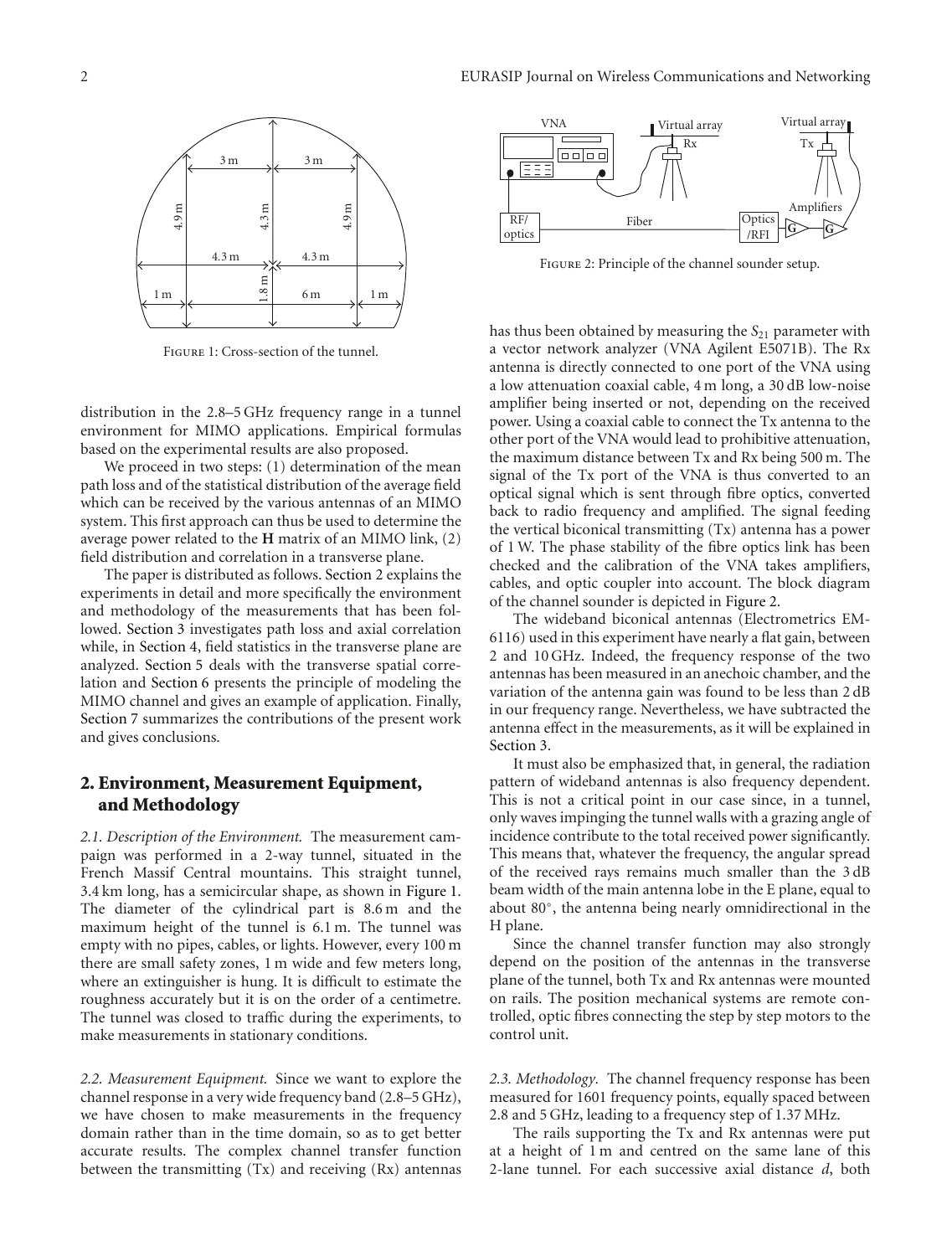

Figure 3: Configuration of the wideband MIMO measurements.

TABLE 1: Equipment characteristics and measurement parameters.

| Frequency band                             | $2.8 - 5$ GHz                                                                           |  |
|--------------------------------------------|-----------------------------------------------------------------------------------------|--|
| Number of frequency<br>points              | 1601                                                                                    |  |
| Antenna                                    | Biconical antenna<br>(Electrometrics<br>$EM-6116$                                       |  |
| Transmitter power                          | $20 \text{ dBm}$                                                                        |  |
| Dynamic range                              | $>100$ dB                                                                               |  |
| Position in the transverse<br>plane        | 12 positions every 3 cm<br>$(\lambda/2$ at 5 GHz)                                       |  |
| Positions along the<br>longitudinal axis   | From $50 \text{ m}$ to $202 \text{ m}$<br>every 4 m<br>From 202 m to 500 m<br>every 6 m |  |
| Number of acquisitions at<br>each position | 5                                                                                       |  |

the Tx and Rx antennas were moved in the transverse plane on a distance of 33 cm, with a spatial step of 3 cm, corresponding to half a wavelength at 5 GHz. A (12, 12) transfer matrix is thus obtained, the configuration of the measurements being schematically described in Figrue 3. Fine spatial sampling was chosen for measurements in the transverse plane because, as recalled in the introduction, antenna arrays for MIMO applications have to be put in this plane to minimize correlation between array elements.

Due to the limited time available for such an experiment and to operational constraints, it was not possible to extensively repeat such measurements for very small steps along the tunnel axis. In the experiments described in this paper, the axial step was chosen equal to 4 m when 50 m *< d <* 202 m and to 6 m when 202 m *< d <* 500 m. This is not critical because we are interested, in the axial direction, by the mean path loss and by the large-scale fluctuation of the average power received in the transverse plane. At each Tx and Rx position, 5 successive recordings of field variation versus frequency are stored and averaged.

It must be noted that in the case of a single input single output (SISO) link, a number of papers have already been published on the small-scale variation of a narrowband signal along the tunnel axis. For example, [13] describes results of experiments carried out in a wide tunnel at a frequency of 900 MHz. A summary of the measurement parameters and equipment characteristics is summarized in Table 1.

## **3. Path Loss and Correlation Along the Longitudinal Axis**

*3.1. Path Loss.* The path loss is deduced from the measurement of the  $S_{21}(f, d)$  scattering parameter. However, as briefly mentioned in the previous section, it can be more interesting to subtract the effects of the variation of the antenna characteristics with frequency by introducing a correction factor  $C(f)$ . We have thus made preliminary measurements by putting the two biconical antennas, 1 m apart, in an anechoic room. Let  $S_{21}^{\text{anech}}(f)$  be the scattering parameter measured in this configuration. The correction factor is thus given by  $C(f) = |S_{21}^{\text{anech}}(f)| - \langle |S_{21}^{\text{anech}}(f)| \rangle$ , where  $\langle x \rangle$  means the average of  $x$  over the frequency band.

The path loss in tunnel, taking this correction into account, is given by

$$
PL(f, d) = -20 \cdot log_{10}(|S_{21}(f, d)|) - (-20 \cdot log_{10}C(f)).
$$
\n(1)

Figure 4 shows the variation of PL(*f* , *d*) versus frequency, for  $d = 50$  m. The fluctuation of the field amplitude is due to the combination in phase or out of phase of the various modes excited by the transmitting antenna, the phase of the propagation constant depending on frequency but also on the order of the hybrid modes propagating in the tunnel. To extract the variation of the mean path loss versus frequency, it is interesting to average such curves, obtained at any distance *d*, for the various transverse positions of the antennas. Furthermore, one can also average over few frequencies, considering a frequency bandwidth smaller than the channel coherence bandwidth. In this example, the coherence bandwidth being on the order of 10 MHz, PL(*f* , *d*) was averaged over 7 frequencies around *f*, the frequency step being 1.37 MHz, and over the 144 successive combinations of the transverse positions of the Tx and Rx antennas. The average value  $\langle PL(f, d) \rangle$  is also plotted in Figure 4.

The curves "measurements" in Figure 5 represent the variation of  $\langle PL(f, d) \rangle$  versus axial distance at 3 and 5 GHz. The path loss, at 3 GHz, corresponding to freespace conditions, has been also plotted. We see that, in this frequency range, the path loss is only slightly dependent on frequency.

To deduce from these curves a simple theoretical model of the mean path loss  $\overline{PL}(f, d)$ , these curves must be smoothed again by introducing a running mean over the axial distance. To get a very simple approximate analytical expression of  $\overline{PL}(f,d)$ , it is assumed that  $\overline{PL}(f,d)$  is the product of two functions, one depending on *f* and one depending on *d* [14].

Furthermore, it is usually expressed in terms of two path loss exponents,  $n_{PL_0}$  *f* and  $n_{PL_0}$  *d* which indicate the rate at which the path loss decreases with frequency and distance, respectively, [15]. This leads to

$$
\overline{\text{PL}}(f,d) = (\text{PL}_0 + 10 \cdot n_{\text{PL}_0,f} \log_{10}(f(\text{GHz}))) + 10n_{\text{PL}_0,d} \log_{10}(d). \tag{2}
$$

The constant  $PL_0$  and the path loss exponents have been determined by minimizing the mean square error between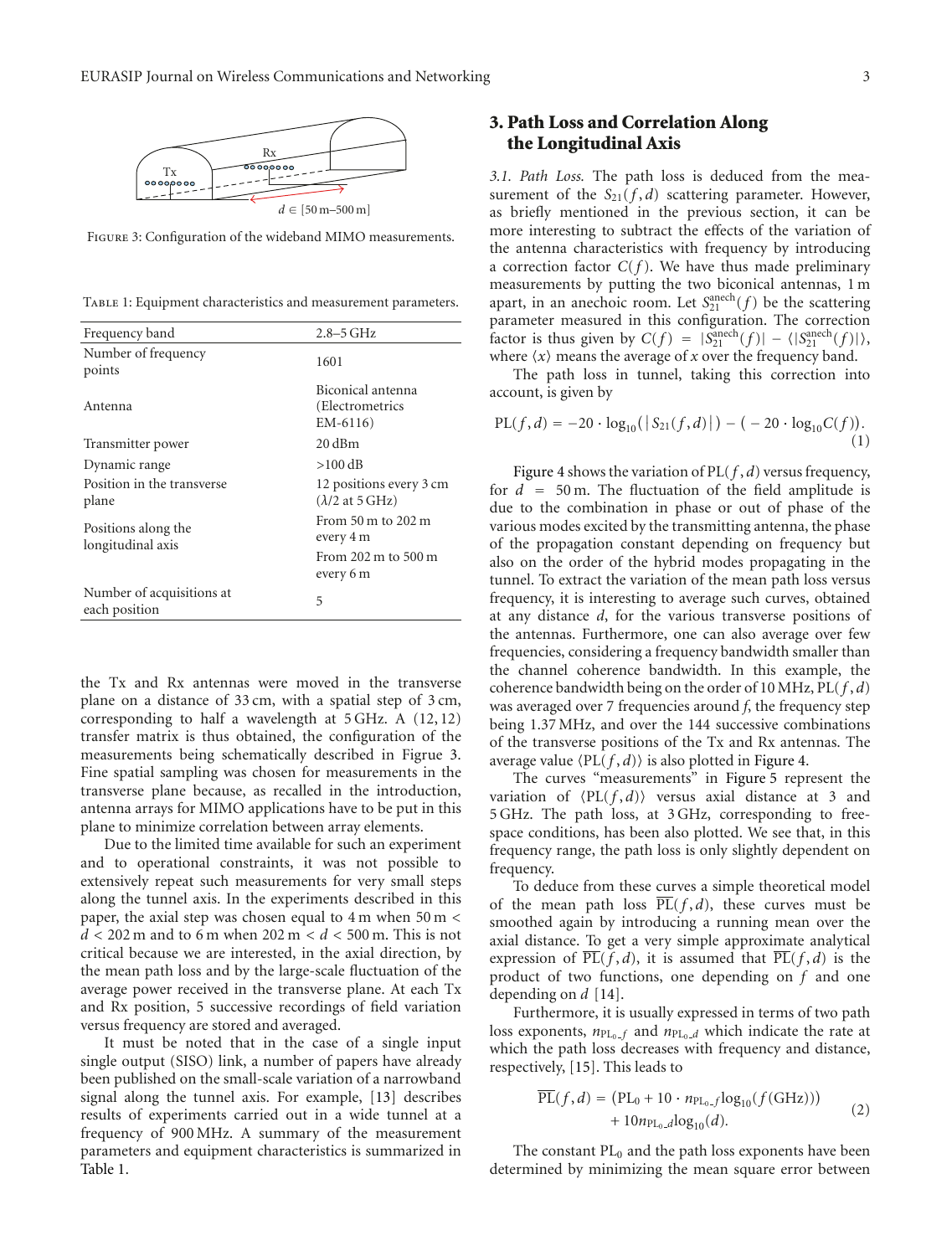

FIGURE 4: Path loss  $PL(f, d)$  between two antennas for  $d = 50$  m and path loss  $\langle PL(f, d) \rangle$  averaged over the transverse positions of the antennas and over 7 frequencies in a 10 MHz band.



Figure 5: Average path loss (curves "measurements") and mean path loss deduced from the model (curves "model") at 3 and 5 GHz.

the measurements and the model. The following values were found:  $PL_0 = 86 dB$ ,  $n_{PL_0} f = 0.82$ , and  $n_{PL_0} f = 0.57$ . The corresponding curves for 3 and 5 GHz have also been plotted in Figure 5. It must be outlined that all these values were deduced from measurements between 50 and 500 m and consequently, they are valid only in this range of axial distance.

It can be interesting to compare this value of  $n_{PL_0,d}$  to those already published in the literature and corresponding to attenuation factors measured for ultra-wideband systems in indoor environments. However, in this case, the range is much smaller, typically below 50 m. In line of sight (LOS) conditions, values from 1.3 to 1.7 were reported by [16, 17],



FIGURE 6: Axial correlation between receiving arrays 4 m (for 50 m *< d <* 202 m) or 6 m (for 202 m *< d <* 500 m) apart for three frequencies and their corresponding breakpoints.

while for non-LOS,  $n_{PL_0_d}$  may reach 2 to 4 as mentioned in [18, 19]. The small value that we have obtained comes from the guiding effect of the tunnel.

The comparison between  $\langle PL(f, d) \rangle$  and the predicted path loss  $\overline{PL}(f, d)$  shows that the difference in their values is characterized by a standard deviation  $\sigma_{PL}$  = 2.7 dB.  $\langle PL(f, d) \rangle$  can thus be modeled by (2) and by adding a random variable  $X_{\sigma_{\text{PI}}}$  with zero mean and standard deviation *σ*PL:

$$
\langle \text{PL}(f,d) \rangle_{\text{model}} = \overline{\text{PL}}(f,d) + X_{\sigma_{\text{PL}}}.
$$
 (3)

*3.2. Axial Correlation.* One can expect that the variation of the average received power between one transverse plane and another will depend on the distance *d*, high-order propagating modes suffering important attenuation at large distances. To study this point, we have calculated, for a given frequency, the amplitude  $\rho_{\text{axial}}$  of the complex correlation coefficient between the (12, 12) transfer matrix elements measured at a distance *d* and the matrix elements measured at the distance  $d + \Delta d$ , *d* varying between 50 m and 500 m. Let us recall that the step  $\Delta d$  is equal 4 m while 50 m <  $d$  < 202 m and 6 m when 202 m *< d <* 500 m.

Curves in Figure 6 give the variation of *ρ*axial for three frequencies: 3, 4, and 5 GHz. As one can expect from the modal theory, the correlation is an increasing function of distance. At 3 GHz, for example, the correlation between 2 receiving arrays, 4 m apart, varies from 0.6 at 50 m, to reach an average value of 0.9 at a distance of 200 m. If we now compare results obtained at 3 and 5 GHz, we see that the correlation increases less rapidly at 5 GHz, because highorder modes suffer less attenuation. By examining the shape of these curves, we observe two regions: the first one, at short distance from the transmitter, where the correlation increases nearly linearly, and the other where the average value of the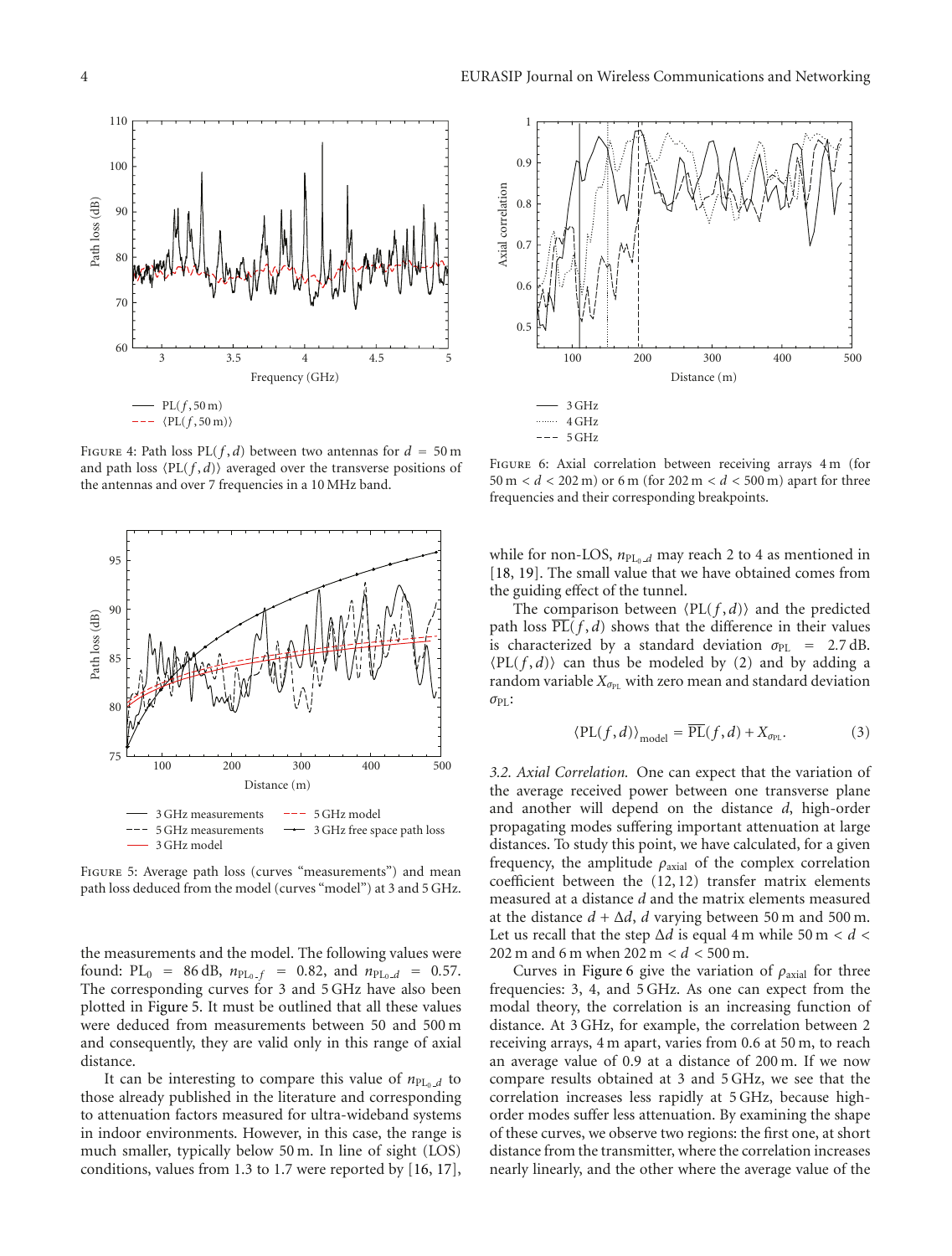correlation does not vary appreciably. A two-slope model seems thus well suited to fit the average variation of the correlation function.

In Figure 6, the three vertical lines correspond to the positions of the breakpoint between the two slopes, for the three frequencies, respectively. This breakpoint thus occurs at distance  $d_{\text{breakpoint\_axial}}$  from the transmitter and by plotting all curves for frequencies between 2.8 and 5 GHz, the following empirical formula giving has been obtained:

$$
10\log_{10}(d_{\text{breakpoint}\_axial}) = 16.8 + 1.2f \,(\text{GHz}).\tag{4}
$$

At the breakpoint and beyond this distance, the average correlation between the fields received by the array elements, 6 m apart, is equal to  $\rho_{\text{breakpoint}}$  = 0.88, with a standard deviation  $\sigma_{\rho}$ <sub>axial</sub> = 0.06, this result remaining valid in all the frequency range. In the first zone, that is, for *d <*  $d_{\text{breakpoint}\_\text{axial}}$ , the average variation of  $\rho_{\text{axial}}$  is modelled by

$$
\langle \rho_{\text{axial}} \rangle = \rho_{\text{breakpoint}} + 0.06(d_{\text{breakpoint}\_\text{axial}} - d) \tag{5}
$$

the standard deviation  $\sigma_{\rho}$ <sub>axial</sub> being also equal to 0.06.

This leads to the following expression for modeling the variation of the correlation coefficient along the tunnel axis:

$$
\rho_{\text{axial,model}} = \langle \rho_{\text{axial}} \rangle + X_{\rho\text{-axial}}.\tag{6}
$$

#### **4. Field Distribution in the Transverse Plane**

*4.1. Field Distribution Function.* In the transverse plane, the field distribution was first studied by considering, for a given axial distance  $d$ , the  $12 \times 12$  possible combinations of the Tx and Rx antennas, and 7 close frequencies, within a 10 MHz band, as earlier explained. This has been done for various frequency bands between 2.8 and 5 GHz. We have compared the measured data to those given by a Rayleigh, Weibull, Rician, Nakagami and Lognormal distribution, and then using the Kolmogorov-Smirnov [20] test to decide what distribution best fits the experimental results. A Rice distribution appears to be the optimum one, whatever the frequency. The mathematical expression of its probability density function (PDF) is given by

$$
f(x \mid \nu, \sigma_{\text{RICE}}) = \frac{x}{\sigma_{\text{RICE}}^2} \exp\left(\frac{-(x^2 + \nu^2)}{2\sigma_{\text{RICE}}^2}\right) I_0\left(\frac{x\nu}{\sigma_{\text{RICE}}^2}\right). \tag{7}
$$

In this formula,  $I_0(\cdot)$  is the modified Bessel function of the first kind with order zero and *ν* and σ<sub>RICE</sub> are parameters to be adjusted. The first order moment is expressed as

$$
E(x) = \sqrt{\frac{\pi}{2}} \sigma_{\text{RICE}} L_{1/2} \left( -\frac{\nu^2}{2\sigma_{\text{RICE}}^2} \right) = \sqrt{\frac{\pi}{2}} \sigma_{\text{RICE}} L_{1/2}(-K),
$$
\n(8)

*L*<sup>1</sup>*/*<sup>2</sup> being a Laguerre polynomial.

Before explaining how the two parameters of the Rice distribution have been found, let us recall that, in the mobile communication area, a Rice distribution usually characterizes the field distribution in line of sight (LOS) conditions and in presence of a multipath propagation. Usually a *K* factor is introduced and defined as the ratio of signal power in dominant component, corresponding to the power of the direct ray, over the scattered, reflected power. One can follow the same approach by defining a *K* factor in a given receiving zone which is, in our case, defined by the segment 33 cm long in the transverse plane of the tunnel, along which measurements were carried out.

*4.2. Ricean K Factor.* Knowing the (12, 12) matrix whose elements are the *S*<sub>21</sub> complex values for successive positions of the Tx and Rx antennas in the transverse plane, one can calculate *K* at a distance *d* and a frequency *f*, from the following expression:

$$
K = \frac{|\left\langle S_{21}\right\rangle|^2}{\left\langle \left|S_{21} - \left\langle S_{21}\right\rangle\right|^2 \right\rangle}.
$$
 (9)

It must be clearly outlined that, in a tunnel, the *K* factor cannot be easily interpreted. Indeed, there is no contribution of random components to the received power, the position of the 4 reflecting walls being invariant. *K* could be related to richness in terms of propagation modes having a significant power in the receiving transverse plane, a high number of modes giving rise to a high fluctuating field. However, quantifying the relationship between *K* and mode richness is not easy since the field fluctuation depends not only on the amplitude of the modes but also on their relative phase velocity. In a tunnel, one can conclude that *K* just gives an indication on the relative range of variation of the received power in a given zone.

Curves in Figure 7 have been plotted for 2 frequencies: 3 and 5 GHz. In the transverse zone of investigation (33 cm), for distances smaller than 200 m, the *K* factor is below −15 dB, which means that the received power strongly varies in the transverse plan, nearly following a Rayleigh distribution. However, *K* increases with distance and reaches 0 dB or more beyond 400 m, the constant part of the distribution becoming equal to or greater than the random part.

This increase of *K* is due to the fact that the contribution of high-order modes becomes less important leading to less fluctuation of the transverse field. The same interpretation based on the modes can be made to interpret the influence of frequency on the *K* values. The variation of *K* is of course related to the variation of the correlation coefficient along the tunnel axis, as described in the previous section.

By following the same approach as for the path loss, described in Section 3, and thus by averaging *K* over groups of 7 frequencies and over 144 successive combinations of the transverse positions of the transverse positions of the Tx and Rx antennas, an empirical expression of the average *K* factor in terms of frequency and distance can be found. It is given by

$$
\overline{K} = (K_0 + 10 \cdot n_{K_0} \log_{10}(f(GHz))) + 10 \cdot (n_0 + 10 \cdot n_{n_0} \log_{10}(f(GHz))) \log_{10}(d).
$$
\n(10)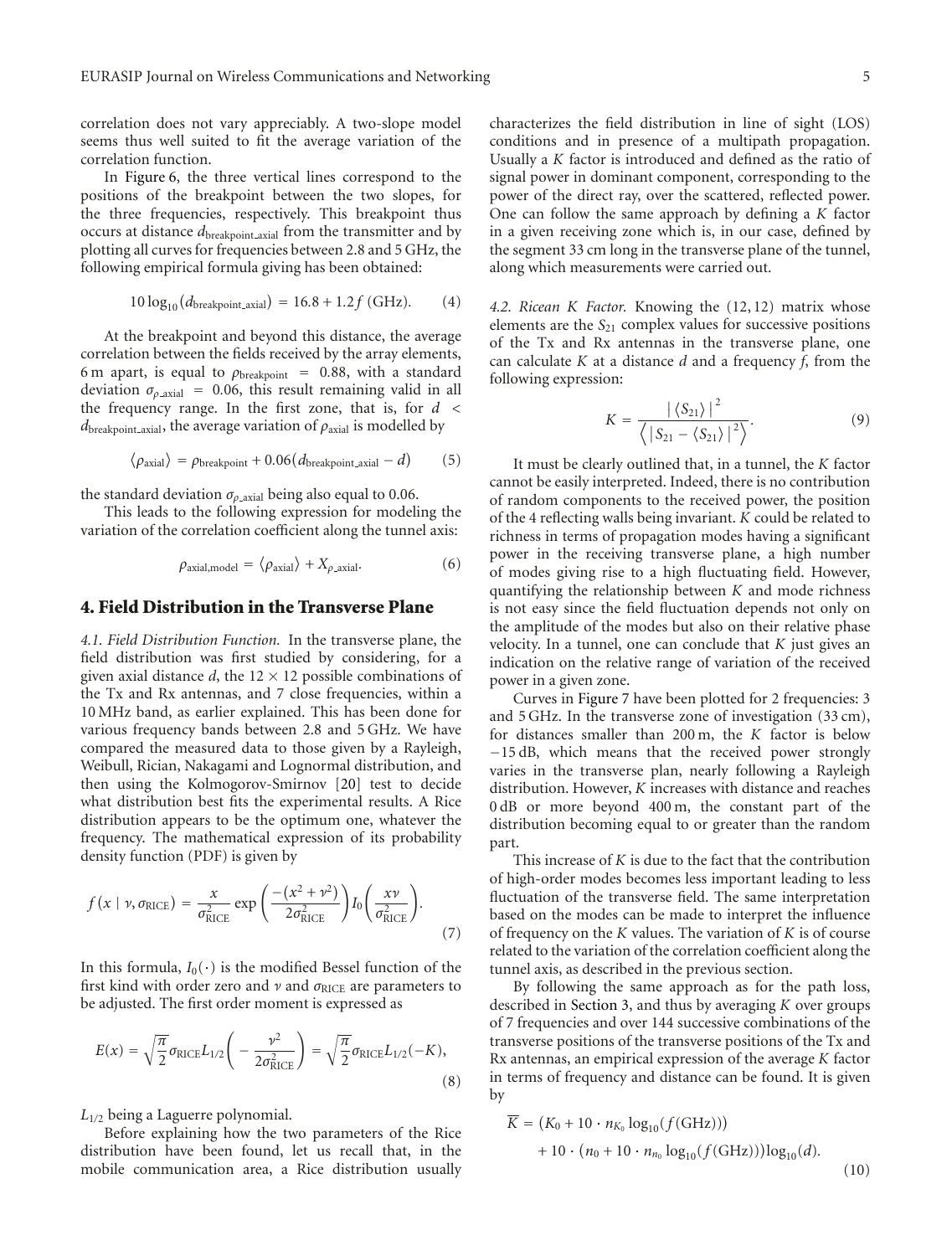

Figure 7: Variation of the *K* factor at 3 and 5 GHz, versus distance, and deduced from measurements. Its average variation calculated from an empirical mathematical expression is also plotted.

Table 2: Parameters to be introduced in (10) for modeling the variation of the *K* factor.

|        |       | $\mathcal{N}(1)$ |       |   |    |
|--------|-------|------------------|-------|---|----|
| values | $-70$ |                  | ں ، ب | ິ | τ, |

The best fit between the results given by (10) and those extracted from the measurements was obtained for the values of the parameters given in Table 2. The standard deviation between (10) and the measured *K* is given by  $\sigma_K$ .

The curves labelled "model" in Figure 7 have been obtained by applying (10) and the above values for the parameters.

Let *X* be a random variable of zero mean. To completely describe the model, we can add to  $\overline{K}$  such a random variable with a standard deviation of  $\sigma_K$  and labeled  $X_{\sigma_K}$ :

$$
K_{\text{model}} = \overline{K} + X_{\sigma_K}.\tag{11}
$$

*4.3. Determination of the Ricean Parameters and Modeling of the Field Variation in the Transverse Plane.*  $\overline{K}$  is related to the field distribution parameters of the Rice distribution by

$$
\overline{K} = \frac{\nu^2}{2\sigma_{\text{RICE}}^2}.
$$
 (12)

The mean value of  $\overline{K}$  is deduced from (10) for a given frequency and distance, and by assuming a mean value of 1 of the amplitude of the field distribution  $E(x) = 1$ , the field distribution parameters *ν* and *σ*<sub>RICE</sub> can be calculated. Note that mean value of the field would be determined by the large-scale fading, and fast variations around the mean value by the Rice distribution. Therefore, *σ*<sub>RICE</sub> can be computed using (8) and (12):

$$
\sigma_{\text{RICE}} = \sqrt{\frac{2}{\pi}} \frac{1}{L_{1/2}(-\overline{K})}.
$$
\n(13)



Figure 8: PDFs of the field amplitude in a transverse plane either deduced from measurements or calculated assuming a Rice distribution: (a)  $d = 50$  m and  $f = 5$  GHz, (b)  $d = 500$  m and  $f = 3$  GHz.

By knowing  $\sigma_{\text{RICE}}$ ,  $\nu$  is immediately deduced from (12). As an example, curves (a) and (b) in Figure 8 compare the PDFs deduced from the measurements to those assuming a Rice distribution, for  $d = 50$  m and  $f = 5$  GHz, and  $d = 500 \text{ m}$  and  $f = 3 \text{ GHz}$ , respectively. We see the rather good agreement between measurements and the empirical formulation; the confidence level of the Smirnoff-Kolmogorov test remaining below 0.05.

#### **5. Transverse Spatial Correlation**

The knowledge of the spatial correlation in the transverse plane is of special interest for MIMO systems. It is assumed, for simplicity, that the correlations at the transmitter and at the receiver are separable [21]. Furthermore, since the Rx and Tx antenna arrays are situated in the same transverse zone of the tunnel, one can expect that the correlation statistics are the same for the Tx site and for the Rx site and thus, in the following, they are not differentiated.

For each axial distance *d*, and for each frequency *f*, the amplitude of the complex correlation function *ρ*trans was deduced from the  $12 \times 12$  channel matrix, whose elements are associated to the successive positions of the Tx and Rx antennas in the transverse plane. Let *s* be the spacing between two receiving points. Figure 9 shows, for  $f = 3$  GHz, the variation of  $\rho_{trans}$  versus the axial distanceand for different values of *s*: 3, 9, 21, and 33 cm.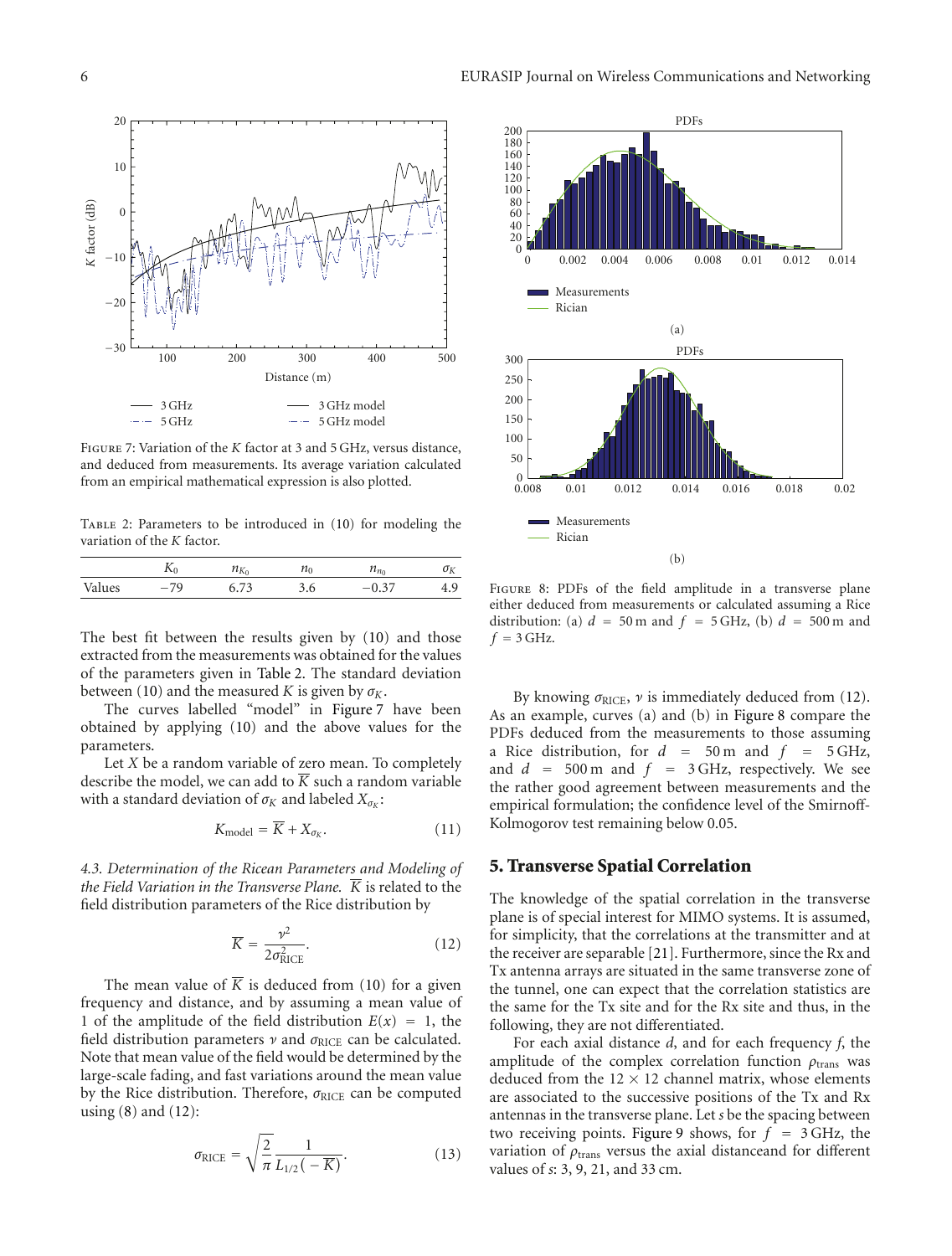

Figure 9: Transverse correlation at 3 GHz versus axial distance and for different spacing in the transverse plane.

*ρ*trans is of course a decreasing function of the antenna spacing. Furthermore, for a given spacing, the correlation in the transverse plane increases when the axial distance increases, at least until the end of a zone, named *A* in Figure 9, occurring at a point called "breakpoint trans." This remark is connected to the comments made in Section 4 concerning the axial correlation, where we have outlined that, when the axial distance increases, the high-order modes are more and more attenuated, leading to a less fluctuating electromagnetic field. Beyond the "breakpoint trans" (zone *B* in Figure 9), *ρ*trans keeps an average high value, even if local decreases are observed. The local decreases can be explained by the field pattern in the transverse plane of the tunnel. Indeed, this pattern does not present translation symmetry since it results from the combining of many modes, both in amplitude and in phase.

By analyzing results in the whole frequency range, it appears that the width of zone *A* slightly increases with frequency, as it occurred in the case of the longitudinal correlation (Section 4). Again, using all measured frequencies, an empirical formula giving the position of the "breakpoint\_trans" point is given by

$$
10\log_{10}(d_{\text{breakpoint\_trans}}) = 16 + 1.7f \text{ (GHz)}. \qquad (14)
$$

In zone *B*, one can calculate the mean value  $\rho_{trans}(s, \text{zone})$ *B*, *f*) by averaging  $\rho_{trans}(s, d, f)$  over the axial distance *d*. The results are the curves plotted in Figure 10, versus frequency and for different values of *s*: 3, 9, 21, and 33 cm.

It appears that  $\rho_{trans}(s, \text{ zone } B, f)$  is nearly frequency independent and that an empirical formula fitting the experimental results can be obtained:

$$
\rho_{\text{trans}}(s, \text{zone } B) = 0.98 - 0.0042s \, (\text{cm}). \tag{15}
$$



Figure 10: Average correlation in zone *B*, versus frequency, and for four antenna spacing.

The difference between (15) and the measured correlation is a random variable of zero mean and standard deviation *σ*<sub>ρ\_trans</sub>:

$$
\sigma_{\rho \text{.trans}}(s, \text{zone } B) = 0.02 + 0.0025s \, (\text{cm}). \tag{16}
$$

The modeling of the  $\rho_{trans}$  in zone *A* assumes an average linear variation with distance. The adequate formula in this zone is

$$
\rho_{\text{trans}}(s, d, f) = \rho_{\text{trans}}(s, \text{zone } B) + 0.04 \left(d_{\text{breakpoint\_trans}} - d\right). \tag{17}
$$

In this formula, the implicit dependence on frequency comes from the value of  $d_{\text{breakpoint\_trans}}$ . The standard deviation around this value is nearly frequency independent and is modeled by

$$
\sigma_{\rho_{\text{trans}}}(s) = 0.0324 + 0.0033s \, \text{(cm)}.\tag{18}
$$

Finally, for a given antenna spacing, the correlation between two antenna elements is modeled by

$$
\rho_{\text{trans,model}} = \rho_{\text{trans}} + X_{\sigma\rho_{\text{.trans}}}.\tag{19}
$$

#### **6. Full Model**

The previous sections have proposed empirical formulas, based on experimental results, to model the path loss and the field fluctuation and correlation in a transverse plane. These formulas can be applied to randomly generate the transfer matrices **H** of an MIMO link in a straight tunnel having an arched cross-section, which is the shape of most road and railway tunnels. The transmitting and receiving arrays are supposed to be linear arrays, whose axes are horizontal and situated in the transverse plane of the tunnel, this configuration being quite usual. An approach based on the Kronecker model [21] was chosen for its simplicity.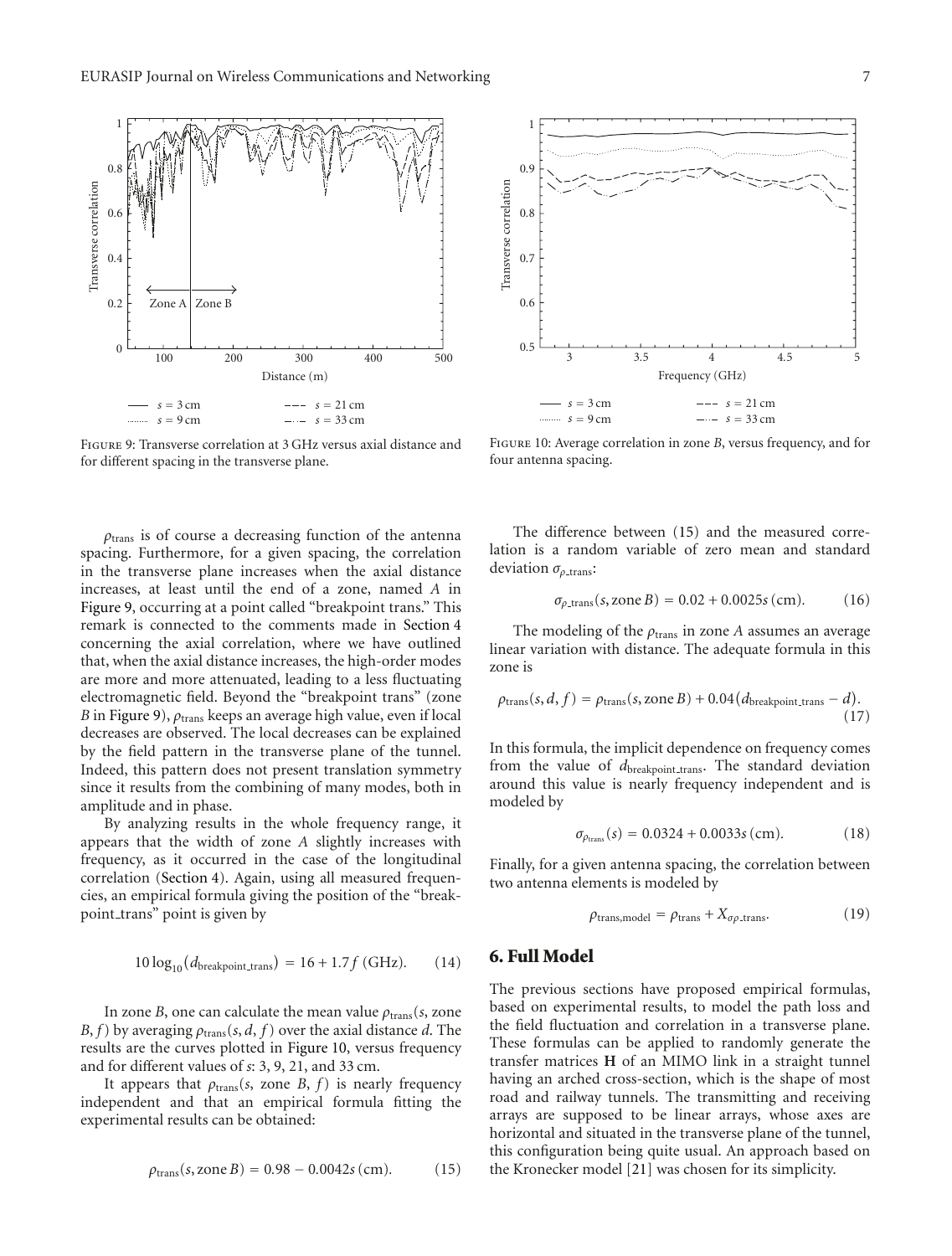To determine the various elements of **H**, the following steps can be followed:

- (1) define the system parameters, such as frequency, distance between the transmitter and the receiver, number of array elements at the transmitter and at the receiver, element spacing and number of snapshots, corresponding to the number of realizations to be simulated;
- (2) determine a value for the path loss  $PL(f, d)$  using (3);
- (3) compute a *K* factor from (11). We recall that in (3) and in (11), the value given by the model is the sum of two terms: a deterministic one plus a random variable whose standard deviation is known;
- (4) knowing *K* and PL( $f$ ,  $d$ ), the elements of a  $G<sub>trans</sub>$ matrix, having the same size as **H**, are randomly chosen in a normalized Ricean distribution;
- (5) as mentioned in Section 4, it was assumed that the correlations between either the transmitting elements or the receiving elements follow the same distribution. The terms of the correlation matrices at the transmitting and receiving sites,  $R_{Rx}$  and  $R_{Tx}$ , are thus deduced from (19).

The Kronecker model leads to

$$
\mathbf{H} = PL(f, d)\mathbf{R}_{Rx}^{1/2}\mathbf{G}_{trans}(\mathbf{R}_{Tx}^{1/2})^{T}.
$$
 (20)

To give an example of application of this formula, let us consider a  $4 \times 4$  MIMO system at  $4$  GHz, an array element spacing of 0.8 *λ* (6 cm at 4 GHz) and a distance *d* between the transmitter and the receiver of 250 m.

The channel capacity of a MIMO system for a given channel realization **H** can be computed as [22]

$$
C = \log_2 \left( \det \left| \mathbf{I}_N + \frac{\text{SNR}}{M} \mathbf{H} \mathbf{H}^\dagger \right| \right),\tag{21}
$$

where  $I_N$  is the  $N \times N$  identity matrix, ()<sup>†</sup> is the transpose conjugate operation and SNR is the signal-to-noise ratio at the receiver. The channel capacity *C* was calculated by assuming a fixed SNR equal to 10 dB. A constant SNR was chosen because we want to emphasize the influence of correlation and field distribution in the transverse plane. To compute the capacity assuming a fixed transmitting power, the contribution of the path loss must be added, which is straightforward.

The model was applied by considering 1000 realizations and the cumulative probability density function of the capacity is plotted in Figure 11 (curve "model"). To be able to compare this distribution to experimental results, a large number of measured values are needed. To increase this number we have thus calculated the capacity not only at 4 GHz, but also for all frequencies within a 100 MHz band around 4 GHz. We see in Figure 11, the rather good agreement between results deduced from the experiments (curve "measurements") and those given by the model.



FIGURE 11: Application of the MIMO model for a  $4 \times 4$  MIMO system, for a frequency of 4 GHz and for a distance of 250 m.

### **7. Conclusion**

The statistics of the electromagnetic field variation in a tunnel has been deduced from measurements made in an arched tunnel, which is the usual shape of road and railway tunnels, and in a frequency range extending from 2.8 to 5 GHz. Both the methodology of the experiments and the analysis were aimed at predicting the performance of an MIMO link in a wide frequency band.

It was shown, by subtracting the antenna effect, that the path loss is not strongly dependent on frequency and that the attenuation constant keeps small values, the tunnel behaving as a low-loss guiding structure. Along the investigated transverse axis of the tunnel, over 33 cm long, the smallscale fading follows a Ricean distribution. However, for distances between the transmitting and receiving antennas up to 200 m, the*K* factor is below −15 dB, meaning that the field is nearly Rayleigh distributed. It also appeared that *K* is an increasing function of distance, reaching 0 dB at about 400 m.

Empirical formulas to model the main propagation characteristics were proposed and applied to generate transfer matrices of an MIMO link.

#### **Acknowledgments**

This work has been supported by the European FEDER funds, the Region Nord-Pas de Calais, and the French ministry of research, in the frame of the CISIT project.

#### **References**

[1] Y. Yamaguchi, T. Abe, and T. Sekiguchi, "Radio wave propagation loss in the VHF to microwave region due to vehicles in tunnels," *IEEE Transactions on Electromagnetic Compatibility*, vol. 13, no. 1, pp. 87–91, 1989.